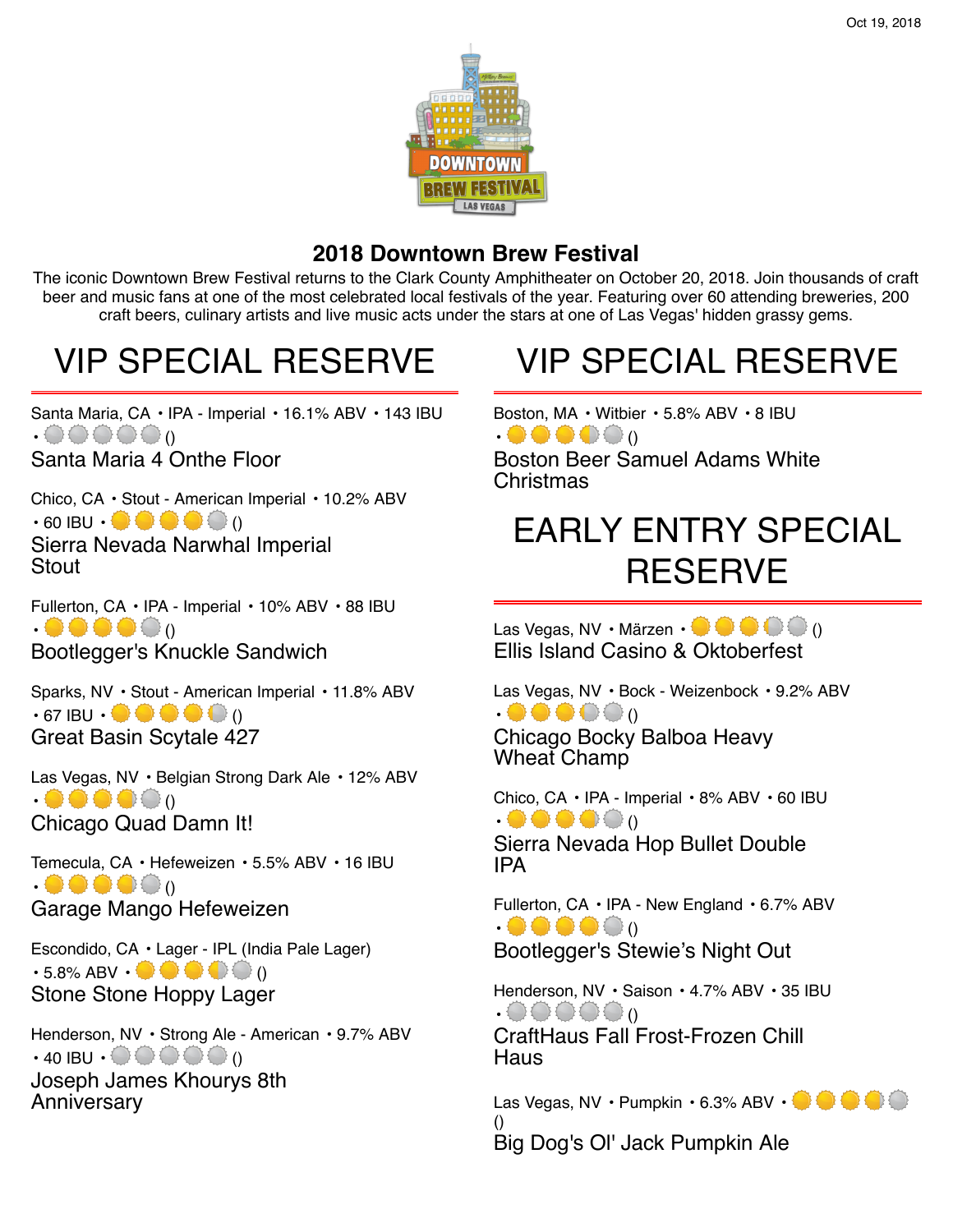#### EARLY ENTRY SPECIAL **RESERVE**

Salt Lake City, UT · Stout - Other · 8% ABV  $\bullet \bullet \bullet \bullet \bullet$ Shades of Pale Espresso Stout Coffee Beer

Henderson, NV  $\cdot$  Other  $\cdot$  6% ABV  $\cdot \bullet \bullet \bullet \bullet$ Joseph James Suave Felon 001 - Citra On Brett

#### NEVADA BREWERIES

Las Vegas, NV · Kölsch · 5.2% ABV · 25 IBU  $\bullet \bullet \bullet \bullet \bullet$ Banger Morning Joe

Las Vegas, NV • Festbier • 7.2% ABV •  $\blacksquare$  () Banger Oktoberfest

Las Vegas, NV • Pilsner - Other • 5% ABV  $\bullet \bullet \bullet \bullet \bullet$ Big Dog's Dog Bite

Las Vegas, NV · IPA - New England · 6.2% ABV  $\bullet \bullet \bullet \bullet \bullet$ Big Dog's Lhazy Dog

Las Vegas, NV · Sour - Fruited · 3.8% ABV  $\bullet \bullet \bullet \bullet \bullet$ Big Dog's Runt

Las Vegas, NV • IPA - American •  $\bullet \bullet \bullet \bullet$  () Chicago Bitter Jitters

Las Vegas, NV • IPA - Session • 4.5% ABV  $\bullet \bullet \bullet \bullet \bullet$ Chicago Brews Brothers

Las Vegas, NV · Wheat Beer - Other · 6% ABV  $\bullet \bullet \bullet \bullet \bullet$ Chicago Sh-wheat Dreams

Henderson, NV • Stout - Other • 5.2% ABV • 30 IBU  $\bullet \bullet \bullet \bullet \bullet$ CraftHaus Belgard

## NEVADA BREWERIES

Henderson, NV • IPA - New England • 6.6% ABV • 45 IBU  $\bullet \bullet \bullet \bullet \bullet$ CraftHaus Dry Heat

Henderson, NV • Blonde Ale • 4.8% ABV • 20 IBU  $\bullet \bullet \bullet \bullet \bullet$ CraftHaus Silver State Blonde

Henderson, NV • Pale Ale - American • 5.1% ABV  $\cdot$  37 IBU  $\cdot$   $\bullet$   $\bullet$   $\bullet$   $\bullet$   $\bullet$ CraftHaus Silver State Pale Ale

Henderson, NV • Sour - Gose • 4% ABV • 10 IBU  $\bullet \bullet \bullet \bullet \bullet$ CraftHaus Zitrone

Las Vegas, NV • Hefeweizen • 5.75% ABV  $\bullet \bullet \bullet \bullet \bullet$ Ellis Island Casino & Hefeweisse

Las Vegas, NV • Porter - American •  $\blacksquare \blacksquare \blacksquare \blacksquare$  () Ellis Island Casino & Honey Porter

Las Vegas, NV · IPA - English · 5.8% ABV  $\bullet \bullet \bullet \bullet \bullet \bullet$ Ellis Island Casino & IPA

Sparks, NV • Blonde Ale • 5% ABV • () Great Basin 1868 Ale For Our City

Sparks, NV • IPA - Imperial • 8.9% ABV • 105 IBU  $\bullet \bullet \bullet \bullet \bullet$ Great Basin Tectonic Event

Sparks, NV • Witbier •  $\bullet \bullet \bullet \bullet$  () Great Basin Witty Bitch

Las Vegas, NV • IPA - American • 7% ABV • 65 IBU  $\bullet \bullet \bullet \bullet \bullet$ Hop Nuts Hopathon

Las Vegas, NV • Belgian Strong Golden Ale • 7.5% ABV  $\cdot$  24 IBU  $\cdot \bullet \bullet \bullet \bullet$  () Hop Nuts The Golden Knight

Henderson, NV • Lager - American Light • 4.7% ABV  $\cdot$  15 IBU  $\cdot \bullet \bullet \bullet \bullet$  () Joseph James American Flyer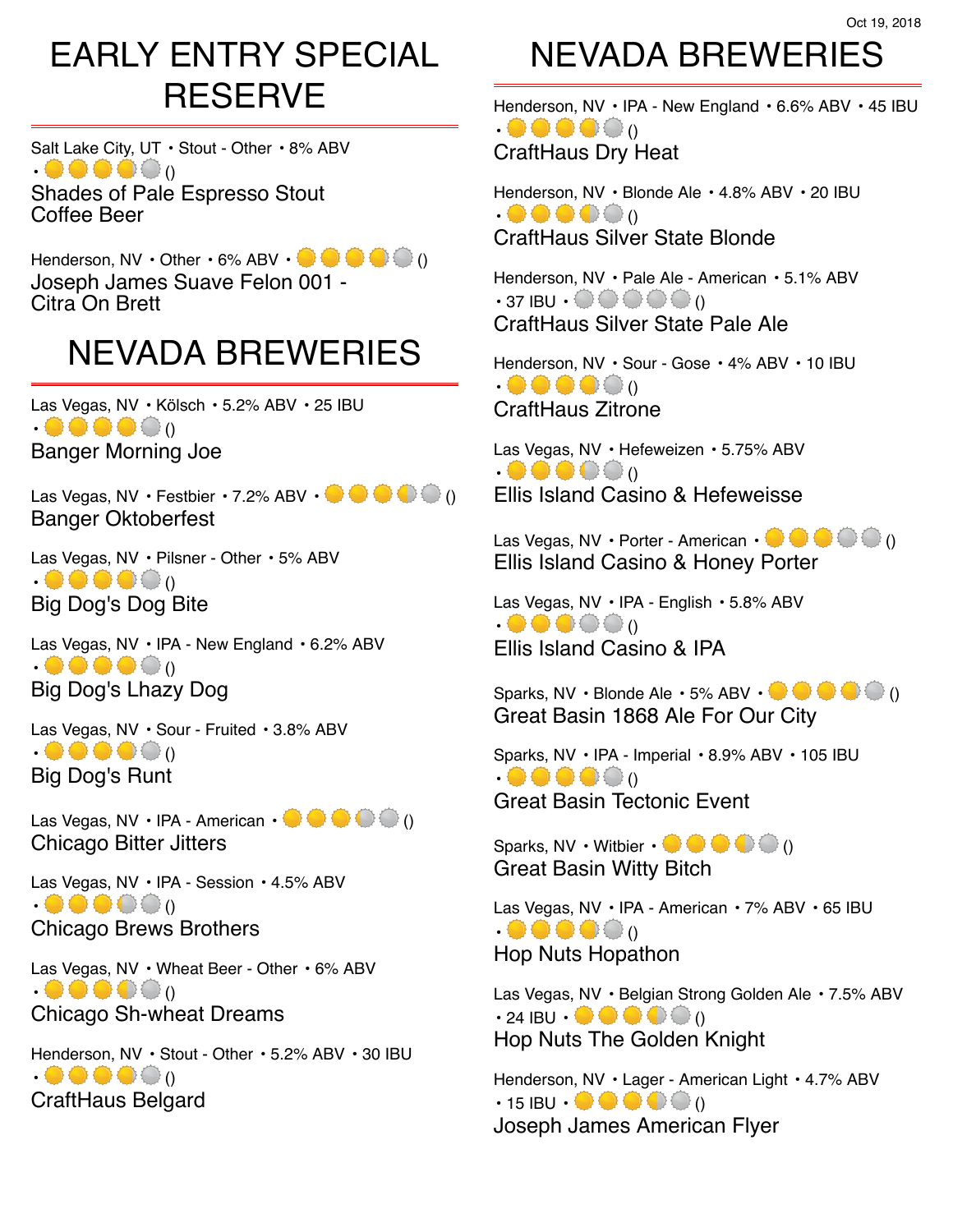#### NEVADA BREWERIES

Oct 19, 2018

Henderson, NV • IPA - American • 6.4% ABV • 65 IBU  $\bullet \bullet \bullet \bullet \bullet$ 

Joseph James Hop Raider

Henderson, NV • Stout - Imperial • 10% ABV  $\bullet \bullet \bullet \bullet \bullet$ 

Joseph James Joseph James 10th Anniversary W/coconut, Cocoa Nibs And Coffee

Henderson, NV · Sour - Ale · 5.5% ABV · **CHOOP** () Joseph James Suave Felon 002 - Fatalisk Barnd Farmhouse

Henderson, NV • Sour - Ale • 5.6% ABV • 7 IBU  $\bullet \bullet \bullet \bullet \bullet$ Lovelady 9th Island Pineapple Sour

Henderson, NV • Bock - Single • 7% ABV • 55 IBU  $\bullet \bullet \bullet \bullet \bullet$ Lovelady OutBock!

Henderson, NV • Porter - Other • 5% ABV • 28 IBU  $\bullet \bullet \bullet \bullet \bullet$ Lovelady Paleo Porter

Las Vegas, NV • Stout - Irish Dry • 5.2% ABV  $\bullet \bullet \bullet \bullet \bullet$ PT's Boulder Stout

Las Vegas, NV · Hefeweizen · 5% ABV · **ORT & STAR** () PT's Golden Hefeweizen

Las Vegas, NV • IPA - American • 7% ABV • 70 IBU  $\bullet \bullet \bullet \bullet \bullet$ PT's Hualapai IPA

Las Vegas, NV · Red Ale - Irish · 5% ABV · 25 IBU  $\bullet \bullet \bullet \bullet \bullet$ PT's Sean Patrick's Irish Red

Chico, CA • IPA - New England • 6.7% ABV • 40 IBU  $\bullet \bullet \bullet \bullet \bullet$ Sierra Nevada Hazy Little Thing

#### NEVADA BREWERIES

Chico, CA • Witbier • 5.3% ABV • 22 IBU  $\bullet \bullet \bullet \bullet \bullet$ Sierra Nevada Ovila Abbey White Ale

Chico, CA • Pale Ale - American • 5.6% ABV • 38 IBU  $\bullet \bullet \bullet \bullet \bullet$ Sierra Nevada Pale Ale

Tonopah, NV  $\cdot$  Red Ale - Irish  $\cdot$  6% ABV  $\cdot$   $\bullet$   $\bullet$   $\bullet$ () Tonopah Mucker Irish Red

Tonopah, NV • Porter - American • 5% ABV  $\bullet \bullet \bullet \bullet \bullet$ Tonopah Stinkeye Porter

Tonopah, NV • IPA - Imperial • 8% ABV •  $\bullet$   $\bullet$ () Tonopah Tasker

Virginia City, NV • IPA - American • 7% ABV • 50 IBU  $\bullet \bullet \bullet \bullet \bullet$ Virginia City 601 IPA

Virginia City, NV • Red Ale - American Amber • 6% ABV  $\cdot$  40 IBU  $\cdot \bullet \bullet \bullet \bullet \bullet$  () Virginia City Marlette Red

Virginia City, NV • Pale Ale - American • 5% ABV • 15 IBU  $\bullet \bullet \bullet \bullet \bullet$ Virginia City Yellow Jacket Honey Pale Ale

#### GUEST BREWERIES

San Francisco, CA • IPA - American • 7% ABV • 70 IBU  $\bullet \bullet \bullet \bullet \bullet$ 21st Amendment Brew Free! or Die IPA

San Francisco, CA • IPA - American • 7% ABV • 70 IBU  $\bullet \bullet \bullet \bullet \bullet$ 

21st Amendment Brew Free! or Die IPA (Blood Orange)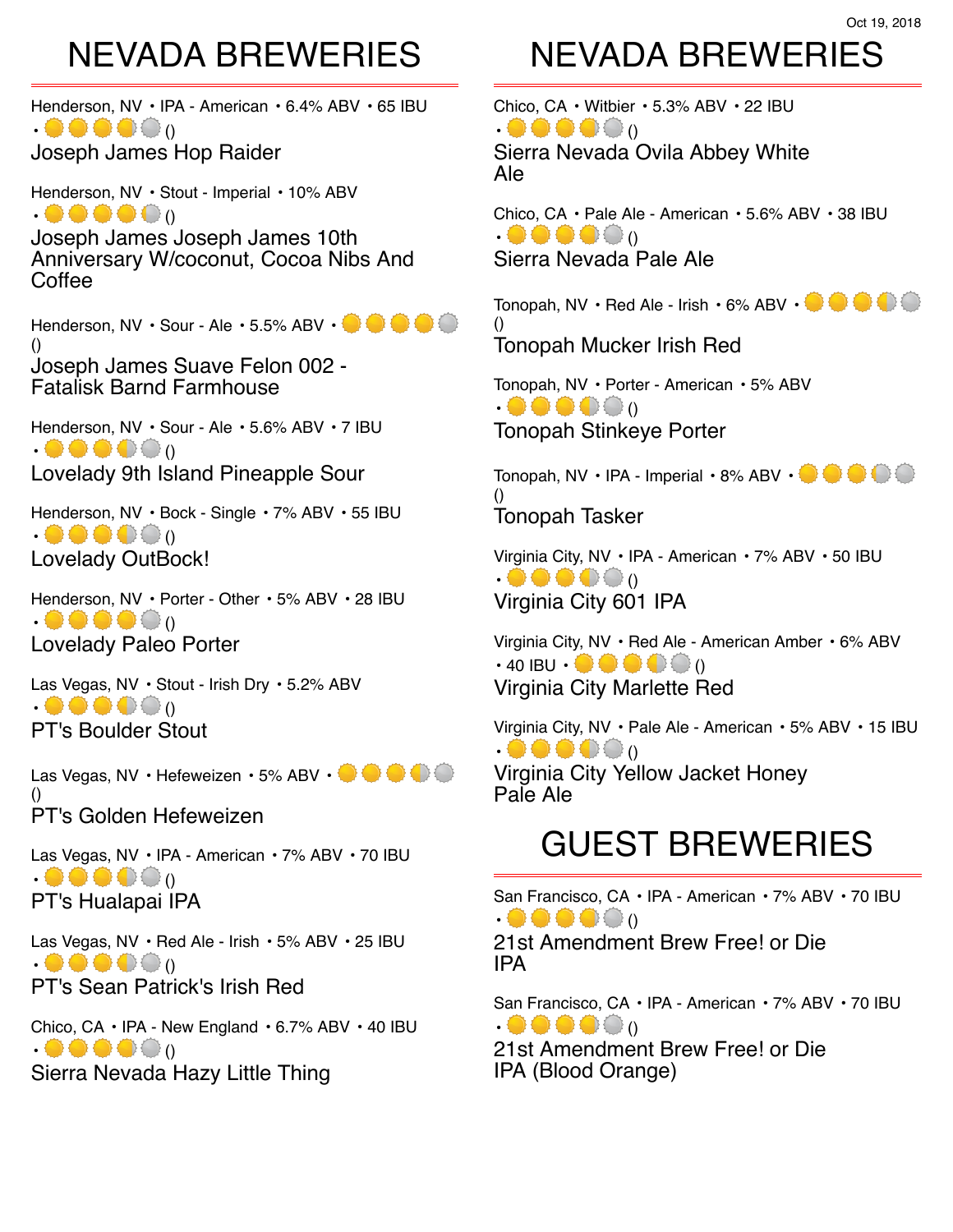#### Oct 19, 2018

#### GUEST BREWERIES

Sebastopol, CA • Cider - Other Fruit • 5% ABV  $\bullet \bullet \bullet \bullet \bullet$ Ace Cider (The California Cider

Company) Ace Pineapple Cider Sebastopol, CA · Cider - Other · 5% ABV  $\bullet \bullet \bullet \bullet \bullet$ Ace Cider (The California Cider

Company) Ace Pumpkin Cider

Sebastopol, CA • Cider - Other Fruit • 5% ABV  $\bullet \bullet \bullet \bullet \bullet \bullet$ Ace Cider (The California Cider Company) Berry Rosé

Alpine, CA • IPA - American • 7% ABV • 45 IBU  $\bullet \bullet \bullet \bullet \bullet$ Alpine Beer Duet

San Francisco, CA • IPA - American • 6.8% ABV • 50 IBU  $\bullet \bullet \bullet \bullet \bullet$ Anchor Fog Breaker

San Francisco, CA • Fruit Beer • 4.5% ABV • 25 IBU  $\bullet \bullet \bullet \bullet \bullet$ Anchor Mango Wheat

Cincinnati, OH • Cider - Sweet • 5% ABV • 10 IBU  $\bullet \bullet \bullet \bullet \bullet$ Angry Orchard Cider Crisp Apple

Cincinnati, OH • Cider - Other • 4.2% ABV  $\bullet \bullet \bullet \bullet \bullet$ Angry Orchard Cider Easy Apple

Cincinnati, OH • Cider - Other • 5.5% ABV  $\bullet \bullet \bullet \bullet \bullet$ Angry Orchard Cider Rosé

Boulder, CO • IPA - Imperial • 10% ABV • 102 IBU  $\bullet \bullet \bullet \bullet \bullet$ Avery The Maharaja

Boulder, CO • Witbier • 5.6% ABV • 22 IBU  $\bullet \bullet \bullet \bullet \bullet$ Avery White Rascal

#### GUEST BREWERIES

Huntington Beach, CA • Märzen • 5.6% ABV • 28 IBU  $\bullet \bullet \bullet \bullet \bullet$ 

BJ's Restaurant & Brewhouse BJ's Oktoberfest™

Huntington Beach, CA • IPA - Imperial • 8.6% ABV  $\cdot$  95 IBU  $\cdot$   $\bullet$   $\bullet$   $\bullet$   $\bullet$  () BJ's Restaurant & Brewhouse **Committed** 

Huntington Beach, CA • Pumpkin • 6.2% ABV • 15 IBU  $\bullet \bullet \bullet \bullet \bullet$ BJ's Restaurant & Brewhouse Pumpkin Ale™

San Diego, CA • IPA - American • 7% ABV • 70 IBU  $\bullet \bullet \bullet \bullet \bullet$ Ballast Point Aloha Sculpin

San Diego, CA • Blonde Ale • 4.5% ABV • 20 IBU  $\bullet \bullet \bullet \bullet \bullet$ Ballast Point Bonito

Oceanside, CA • IPA - New England • 6.9% ABV • 45 IBU  $\bullet \bullet \bullet \bullet \bullet$ Belching Beaver Orange Vanilla IPA

Oceanside, CA • Stout - Milk • 5.3% ABV • 30 IBU  $\bullet \bullet \bullet \bullet \bullet$ Belching Beaver Peanut Butter Milk Stout

Denver, CO · Table Beer · 4.2% ABV · 18 IBU  $\bullet \bullet \bullet \bullet \bullet$ Blue Moon Belgian Table Pils

Fullerton, CA • IPA - Brut • 6.2% ABV •  $\blacksquare \blacksquare \blacksquare \blacksquare$  () Bootlegger's Brutasaurus Rex

Fullerton, CA • IPA - American • 7% ABV • 81 IBU  $\bullet \bullet \bullet \bullet \bullet$ Bootlegger's Far Out IPA

Fullerton, CA • IPA - New England • 6.7% ABV  $\bullet \bullet \bullet \bullet \bullet$ Bootlegger's Stewie's Night Out

Boston, MA • Lager - American Light • 4.7% ABV • 12 IBU  $\bullet \bullet \bullet \bullet \bullet$ Boston Beer Sam '76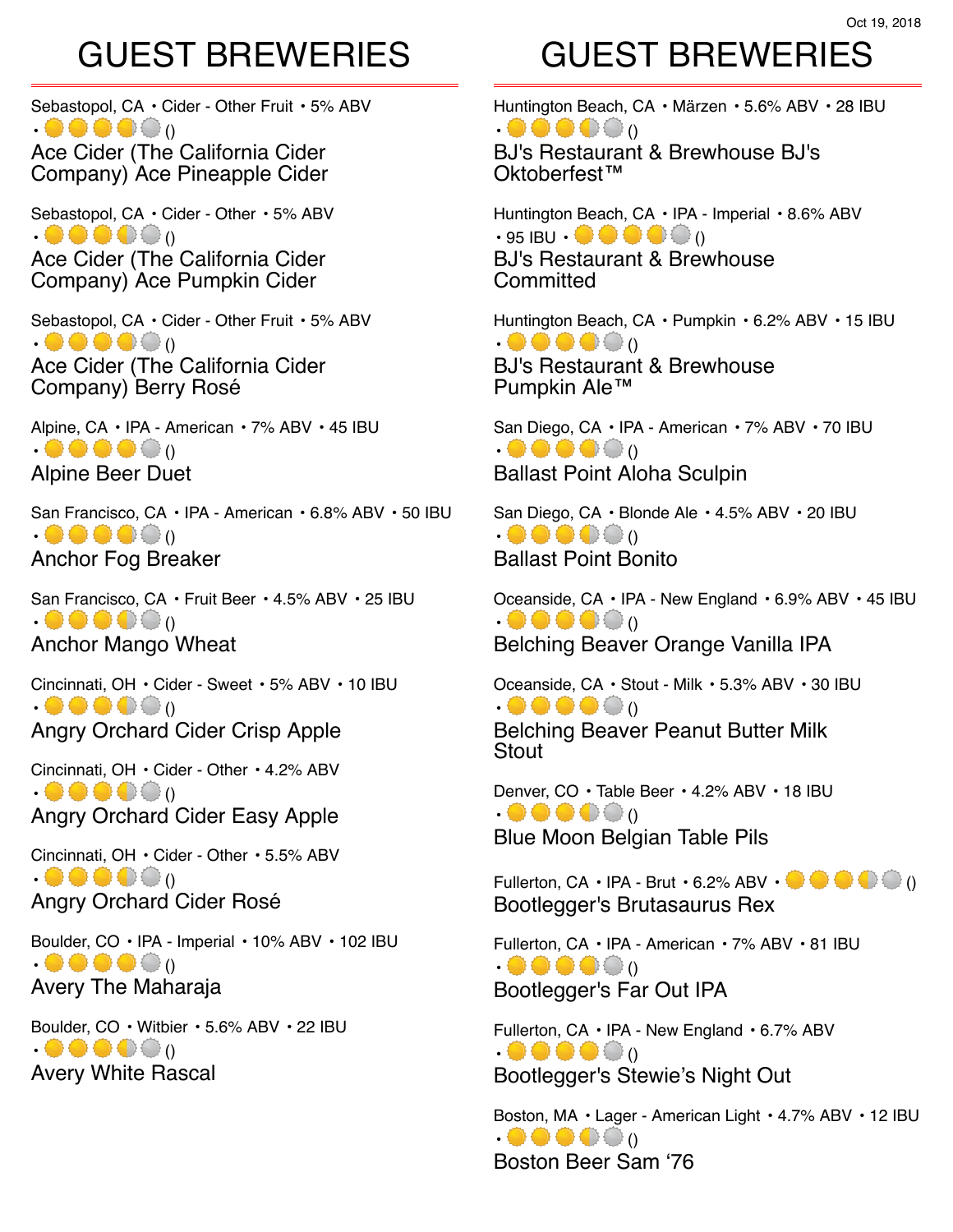GUEST BREWERIES

Ft Collins, CO • Saison • 8% ABV • 30 IBU  $\bullet \bullet \bullet \bullet \bullet$ Funkwerks Tropic King

Temecula, CA • Hefeweizen • 5.5% ABV • 16 IBU  $\bullet \bullet \bullet \bullet \bullet$ Garage Mango Hefeweizen

Temecula, CA • Stout - Milk • 7.1% ABV • 9 IBU  $\cdot \bullet \bullet \bullet \bullet \bullet$ Garage Marshmallow Milk Stout

Temecula, CA • Lager - Helles • 5.2% ABV • 10 IBU  $\bullet \bullet \bullet \bullet \bullet$ Garage Raspberry Twist

IPA - American • 6.5% ABV • 55 IBU • () Gordon Biersch Brewery Restaurant **Guavalicious** 

San Jose, CA • Festbier • 5.6% ABV • 24 IBU  $\bullet \bullet \bullet \bullet \bullet$ Gordon Biersch Festbier

San Jose, CA • Hefeweizen • 5.5% ABV • 12 IBU  $\bullet \bullet \bullet \bullet \bullet$ Gordon Biersch Hefeweizen

Saskatoon, SK • Shandy • 2.8% ABV • 7 IBU

 $\bullet \bullet \bullet \bullet \bullet$ Great Western Great Western Radler

Saskatoon, SK • Red Ale - American Amber • 5.2% ABV  $\cdot$  15 IBU  $\cdot$   $\bullet$   $\bullet$   $\bullet$  () Great Western Original 16 Canadian Copper

San Diego, CA • IPA - Rye • 7% ABV •  $\bullet$   $\bullet$   $\bullet$   $\bullet$   $\bullet$ Green Flash Nelson

San Diego, CA • Fruit Beer • 5.5% ABV • 5 IBU  $\bullet \bullet \bullet \bullet \bullet$ Green Flash Passion Fruit Kicker

St. James's Gate, Dublin • Stout - Foreign • 6% ABV  $\bullet \bullet \bullet \bullet \bullet$ Guinness Guinness 200th Anniversary Export Stout

Boston, MA • IPA - New England • 6.8% ABV • 35 IBU  $\bullet \bullet \bullet \bullet \bullet$ Boston Beer Samuel Adams New

England IPA

Boston, MA • Lager - Winter • 5.6% ABV • 22 IBU  $\bullet \bullet \bullet \bullet \bullet$ Boston Beer Samuel Adams Winter

Lager

Kansas City, MO • Belgian Quad • 11.2% ABV • 26 IBU  $\bullet \bullet \bullet \bullet \bullet$ Boulevard Bourbon Barrel Quad

Kansas City, MO • Fruit Beer • 5.9% ABV • 6 IBU  $\bullet \bullet \bullet \bullet \bullet$ Boulevard Jam Band

Kansas City, MO • Saison • 8.5% ABV • 38 IBU  $\bullet \bullet \bullet \bullet \bullet$ Boulevard Tank 7 Farmhouse Ale

Brooklyn, NY  $\cdot$  Sour - Ale  $\cdot$  5.8% ABV  $\cdot$   $\cdot$   $\cdot$   $\cdot$   $\cdot$   $\cdot$   $\cdot$  () Brooklyn Bel Air Sour

Brooklyn, NY • Pale Ale - English • 5% ABV • 18 IBU  $\bullet \bullet \bullet \bullet \bullet$ Brooklyn Brooklyn Summer Ale

Milton, DE • IPA - American • 7.3% ABV • 45 IBU  $\bullet \bullet \bullet \bullet \bullet$ Dogfish Head Lupu-Luau IPA

Milton, DE • IPA - American • 7.2% ABV • 40 IBU  $\bullet \bullet \bullet \bullet \bullet$ Dogfish Head Romantic Chemistry

Paso Robles, CA • Lager - Helles • 4.5% ABV • 17 IBU  $\bullet \bullet \bullet \bullet \bullet$ Firestone Walker Firestone Lager

Paso Robles, CA • IPA - American • 5.9% ABV • 59 IBU  $\bullet \bullet \bullet \bullet \bullet$ Firestone Walker Luponic Distortion: IPA Series No. 10

Ft Collins,  $CO \cdot$  Sour - Ale  $\cdot$  4.2% ABV  $\cdot$   $\cdot$   $\cdot$   $\cdot$   $\cdot$   $\cdot$ () Funkwerks Raspberry Provincial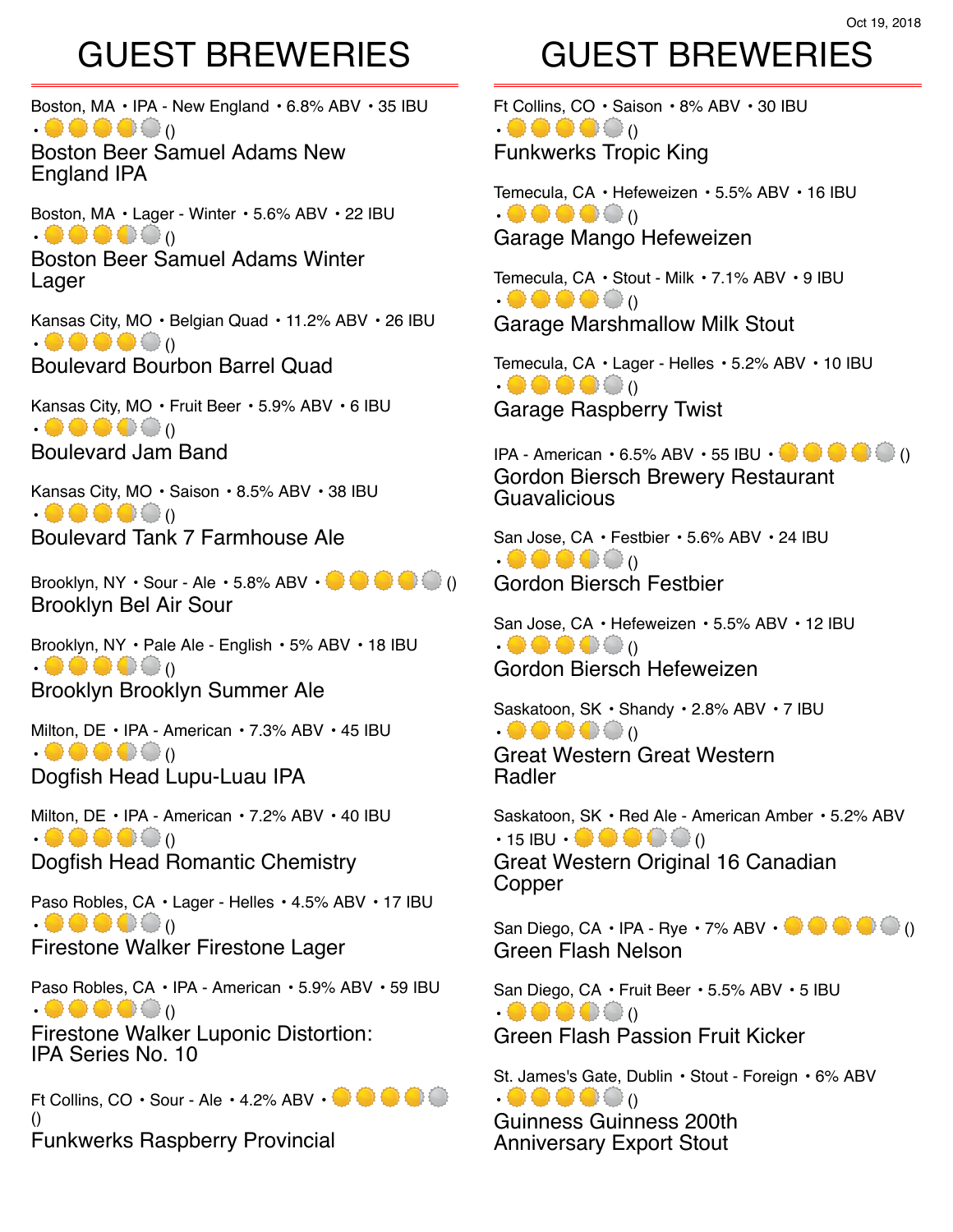St. James's Gate, Dublin • Lager - Pale • 5% ABV  $\cdot$  21 IBU  $\cdot$  **O**  $\bullet$  ()  $\bullet$  () Guinness Guinness Blonde American Lager

St. James's Gate, Dublin • Stout - Irish Dry • 4.2% ABV  $\cdot$  45 IBU  $\cdot \bullet \bullet \bullet \bullet$  () Guinness Guinness Draught

Halethorpe, MD • Stout - Foreign • 7.5% ABV  $\bullet \bullet \bullet \bullet \bullet$ 

Guinness Open Gate Brewery & Barrel House Guinness FES

Boston, MA • Fruit Beer • 5.5% ABV •  $\bullet$   $\bullet$   $\bullet$  () Hard Seltzer Beverage Company (Truly Spiked & Sparkling) Truly Mixed Berry

Eugene, OR • IPA - American • 6.2% ABV • 45 IBU  $\bullet \bullet \bullet \bullet \bullet$ Hop Valley Bubble Stash IPA

Eugene, OR • Pale Ale - American • 4.5% ABV • 20 IBU  $\bullet \bullet \bullet \bullet \bullet$ Hop Valley Divine Shine

Chippewa Falls, WI • Shandy • 4.2% ABV • 11 IBU  $\bullet \bullet \bullet \bullet \bullet$ Jacob Leinenkugel Berry Shandy

Chippewa Falls, WI • Shandy • 4.2% ABV • 14 IBU  $\bullet \bullet \bullet \bullet \bullet$ 

Jacob Leinenkugel Grapefruit Shandy

Chippewa Falls, WI • Witbier • 4.9% ABV • 14 IBU  $\bullet \bullet \bullet \bullet \bullet$ Jacob Leinenkugel Sunset Wheat

Henderson, NV • Strong Ale - American • 11% ABV  $\cdot$  50 IBU  $\cdot \bullet \bullet \bullet \bullet \bullet$  () Joseph James Seventh Anniversary Ale Bourbon Barrel Aged

Fürstenfeldbruck, Bayern • Hefeweizen • 5.5% ABV  $\cdot$  15 IBU  $\cdot \bullet \bullet \bullet \bullet \bullet$ 

König Ludwig Schlossbrauerei Kaltenberg König Ludwig Weissbier Hell / Royal Bavarian Hefe-Weizen

#### GUEST BREWERIES

Petaluma, CA • Pale Ale - American • 7.2% ABV • 60 IBU  $\bullet \bullet \bullet \bullet \bullet$ 

Lagunitas Born Yesterday Pale Ale

Petaluma, CA • Strong Ale - American • 10% ABV  $\cdot$  51 IBU  $\cdot \bullet \bullet \bullet \bullet \bullet$ Lagunitas Brown Shugga'

Petaluma, CA • IPA - American • 6.2% ABV • 46 IBU  $\bullet \bullet \bullet \bullet \bullet$ Lagunitas IPA

Petaluma, CA • Pale Wheat Ale - American • 5.7% ABV  $\cdot$  51 IBU  $\cdot \bullet \bullet \bullet \bullet \bullet$ Lagunitas Sumpin' Easy

San Clemente, CA • Belgian Tripel • 11.8% ABV • 27 IBU  $\bullet \bullet \bullet \bullet \bullet$ Left Coast Asylum

San Clemente, CA • IPA - Triple • 10% ABV • 100 IBU  $\bullet \bullet \bullet \bullet \bullet$ Left Coast Hop Juice

San Clemente, CA • IPA - Imperial • 8% ABV • 52 IBU  $\bullet \bullet \bullet \bullet \bullet$ Left Coast The Big Office Double IPA

San Clemente, CA • Lager - American Amber • 5.8% ABV  $\cdot$  25 IBU  $\cdot$   $\bullet$   $\bullet$   $\bullet$   $\bullet$  () Left Coast Una Mas

Longmont, CO · IPA - Imperial · 9.5% ABV · 90 IBU  $\bullet \bullet \bullet \bullet \bullet$ Left Hand A Blessing And A Curse

Longmont, CO · Märzen · 6.6% ABV · 24 IBU  $\bullet \bullet \bullet \bullet \bullet$ Left Hand Oktoberfest

South Burlington, VT • English Mild Ale • 4.2% ABV  $\cdot$  15 IBU  $\cdot$  () () () () () Magic Hat Barroom Hero

South Burlington, VT • Hefeweizen • 4.5% ABV • 15 IBU  $\bullet \bullet \bullet \bullet \bullet$ Magic Hat Circus Boy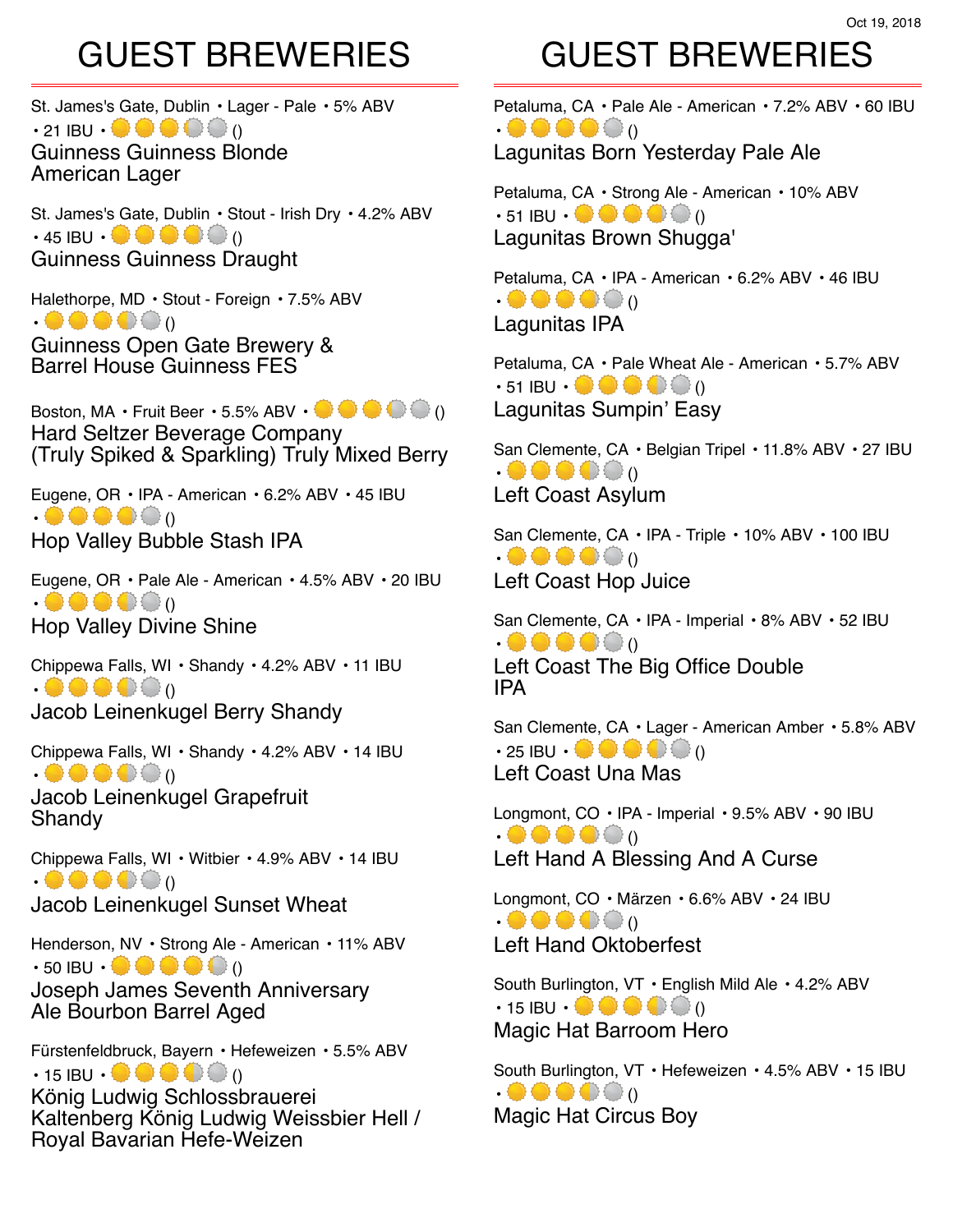#### Oct 19, 2018

#### GUEST BREWERIES

Chicago, IL • Malt Liquor • 5% ABV •  $\bullet \bullet \bullet$  () Mike's Hard Lemonade Mike's Hard Black Cherry Lemonade

Chicago, IL • Malt Liquor • 5% ABV •  $\bullet \bullet \bullet \bullet$  () Mike's Hard Lemonade Mike's Hard Lemonade

Chicago, IL • Malt Liquor • 5% ABV •  $\bullet \bullet \bullet \bullet$  () Mike's Hard Lemonade Mike's Hard Strawberry Lemonade

San Diego, CA • IPA - New England • 6.7% ABV • 60 IBU  $\bullet \bullet \bullet \bullet \bullet$ Modern Times Beer Critical Band

San Diego, CA • Sour - Berliner Weisse • 6.5% ABV  $\cdot$  10 IBU  $\cdot$  () () () () () () Modern Times Beer Lutari

Fort Collins, CO • Lager - Dark • 5.6% ABV • 21 IBU  $\bullet \bullet \bullet \bullet \bullet$ New Belgium 1554

Fort Collins, CO • IPA - New England • 7.5% ABV  $\cdot$  42 IBU  $\cdot \bullet \bullet \bullet \bullet \bullet$ New Belgium Voodoo Ranger Juicy Haze IPA

Fort Bragg, CA • Sour - Berliner Weisse • 4.1% ABV  $\bullet \bullet \bullet \bullet \bullet$ 

North Coast Passionfruit-Peach Berliner Weisse

Fort Bragg, CA • Sour - Berliner Weisse • 4.1% ABV  $\bullet \bullet \bullet \bullet \bullet$ 

North Coast Tart Cherry Berliner **Weisse** 

Fort Collins, CO • Pale Ale - American • 5.3% ABV  $\cdot$  42 IBU  $\cdot$   $\bullet$   $\bullet$   $\bullet$  () Odell Drumroll

Fort Collins, CO • IPA - Imperial • 9.3% ABV • 70 IBU  $\bullet \bullet \bullet \bullet \bullet$ Odell Myrcenary Double IPA

81249 München • Bock - Weizenbock • 6.9% ABV  $\bullet \bullet \bullet \bullet \bullet$ Paulaner Brauerei Frühling

## GUEST BREWERIES

81249 München • Hefeweizen • 5.5% ABV • 12 IBU  $\bullet \bullet \bullet \bullet \bullet$ 

Paulaner Brauerei Paulaner Hefe-Weizen / Hefe-Weißbier Naturtrüb / Natural Wheat

81249 München • Lager - Helles • 4.9% ABV • 20 IBU  $\bullet \bullet \bullet \bullet \bullet$ 

Paulaner Brauerei Paulaner Original Münchner Hell / Premium Lager / Munich Lager

81249 München • Pilsner - German • 4.9% ABV  $\bullet \bullet \bullet \bullet \bullet$ 

Paulaner Brauerei Paulaner Premium Pils / Münchner Pils

Carlsbad, CA • Golden Ale • 4.8% ABV • 20 IBU  $\bullet \bullet \bullet \bullet \bullet$ Pizza Port Grandview Golden

Carlsbad, CA • Red Ale - American Amber • 6% ABV  $\bullet \bullet \bullet \bullet \bullet$ Pizza Port Sharkbite Red Ale

Plzeň • Pilsner - Czech • 4.4% ABV • 40 IBU  $\bullet \bullet \bullet \bullet \bullet$ Plzeňský Prazdroj Pilsner Urquell

Sparks, NV • Blonde Ale • 5.5% ABV • 20 IBU  $\bullet \bullet \bullet \bullet \bullet$ Revision Blonde NV

Sparks, NV • IPA - American • 6.5% ABV • 50 IBU  $\bullet \bullet \bullet \bullet \bullet$ Revision Revision IPA

San Diego, CA • Blonde Ale • 4.8% ABV • 22 IBU  $\bullet \bullet \bullet \bullet \bullet$ Saint Archer Blonde Ale

San Diego, CA · IPA - New England · 7% ABV  $\bullet \bullet \bullet \bullet \bullet$ Saint Archer Hazy IPA

San Diego, CA • Lager - North American Adjunct  $\cdot$  4% ABV  $\cdot \bullet \bullet \bullet \bullet$ Saint Archer Mexican Lager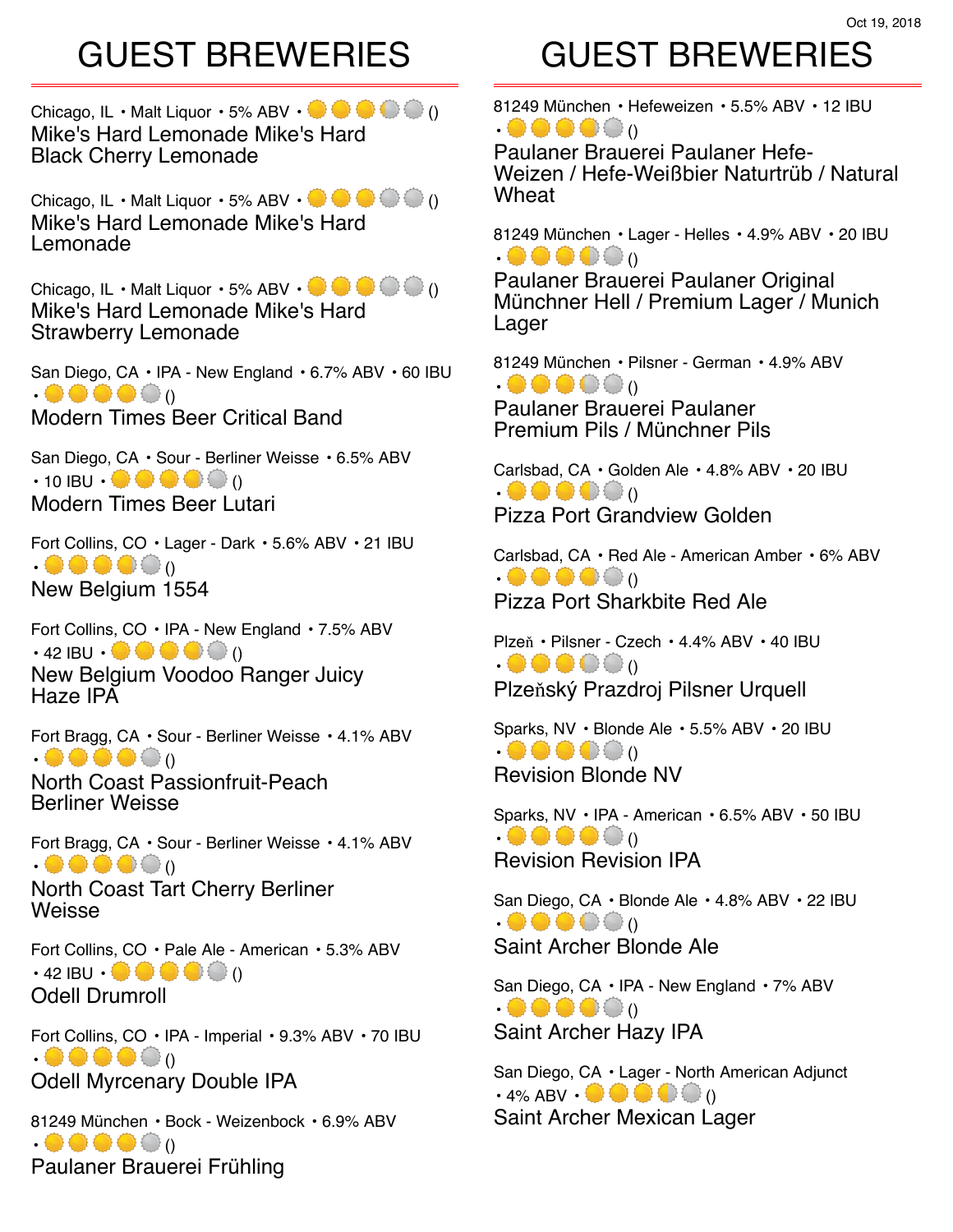Santa Maria, CA · IPA - New England · 6% ABV · 42 IBU  $\bullet \bullet \bullet \bullet \bullet$ Santa Maria CraHazy

Santa Maria, CA • Blonde Ale • 5.2% ABV • 24 IBU  $\bullet \bullet \bullet \bullet \bullet$ Santa Maria Double Eagle

Santa Maria, CA • IPA - American • 7.2% ABV • 45 IBU  $\bullet \bullet \bullet \bullet \bullet$ Santa Maria Mo-tra Blood Orange IPA

Santa Maria, CA • Lager - Vienna • 6.2% ABV • 20 IBU  $\bullet \bullet \bullet \bullet \bullet$ Santa Maria Oktoberfest

Salt Lake City, UT • Sour - Berliner Weisse • 4% ABV  $\bullet \bullet \bullet \bullet \bullet$ Shades of Pale Berliner Weisse

Plum

Salt Lake City, UT • IPA - American • 7% ABV  $\bullet \bullet \bullet \bullet \bullet$ Shades of Pale Slick City Citrus IPA

Salt Lake City, UT · Belgian Tripel · 10.1% ABV  $\bullet \bullet \bullet \bullet \bullet$ Shades of Pale St. Blackout

Salt Lake City, UT · Golden Ale · 5.2% ABV · 24 IBU  $\bullet \bullet \bullet \bullet \bullet$ Squatters Craft Beers Chasing Tail Orange

Salt Lake City, UT • Belgian Strong Golden Ale  $\cdot$  7.75% ABV  $\cdot$  30 IBU  $\cdot \bullet \bullet \bullet \bullet$  () Squatters Craft Beers Hell's Keep

Salt Lake City, UT · IPA - Imperial · 9% ABV · 72 IBU  $\bullet \bullet \bullet \bullet \bullet$ Squatters Craft Beers Hop Rising

Salt Lake City, UT · IPA - Imperial · 9% ABV · 72 IBU  $\bullet \bullet \bullet \bullet \bullet$ Squatters Craft Beers Hop Rising **Tropical** 

# GUEST BREWERIES

München • Lager - Munich Dunkel • 5.5% ABV • 23 IBU  $\bullet \bullet \bullet \bullet \bullet$ 

Staatliches Hofbräuhaus München Hofbräu Dunkel / Dunkel Gold

München • Hefeweizen • 5.1% ABV • 14 IBU  $\bullet \bullet \bullet \bullet \bullet$ Staatliches Hofbräuhaus München Hofbräu Münchner Weisse / Münchner Kindl / Hefe Weizen

München • Lager - Helles • 5.2% ABV • 24 IBU  $\bullet \bullet \bullet \bullet \bullet$ Staatliches Hofbräuhaus München Hofbräu Original

Escondido, CA • IPA - American • 7% ABV  $\bullet \bullet \bullet \bullet \bullet$ Stone Stone Idolatrous IPA

Escondido, CA • IPA - American • 7.7% ABV  $\bullet \bullet \bullet \bullet \bullet$ Stone Stone ParaXtranormal IPA

Las Vegas, NV · Brown Ale - American · 5.6% ABV  $\bullet \bullet \bullet \bullet \bullet$ Tenaya Creek Bonanza Brown Ale

Las Vegas, NV · Pilsner - Other · 5.4% ABV  $\bullet \bullet \bullet \bullet \bullet$ Tenaya Creek Dreamtime

Las Vegas, NV · IPA - American · 6% ABV · 59 IBU  $\bullet \bullet \bullet \bullet \bullet$ Tenaya Creek Gypsy Fade

Las Vegas, NV • Belgian Tripel • 8.5% ABV  $\bullet \bullet \bullet \bullet \bullet$ Tenaya Creek The Dutch

Cincinnati, OH • Malt Beer • 5% ABV •  $\blacksquare$   $\blacksquare$  () Twisted Tea Twisted Tea Blackberry

Cincinnati, OH • Malt Beer • 5% ABV •  $\bullet \bullet \bullet \bullet$ Twisted Tea Twisted Tea Hard Iced Tea

Downingtown, PA • IPA - American • 5.5% ABV  $\bullet \bullet \bullet \bullet \bullet$ Victory 4 Front